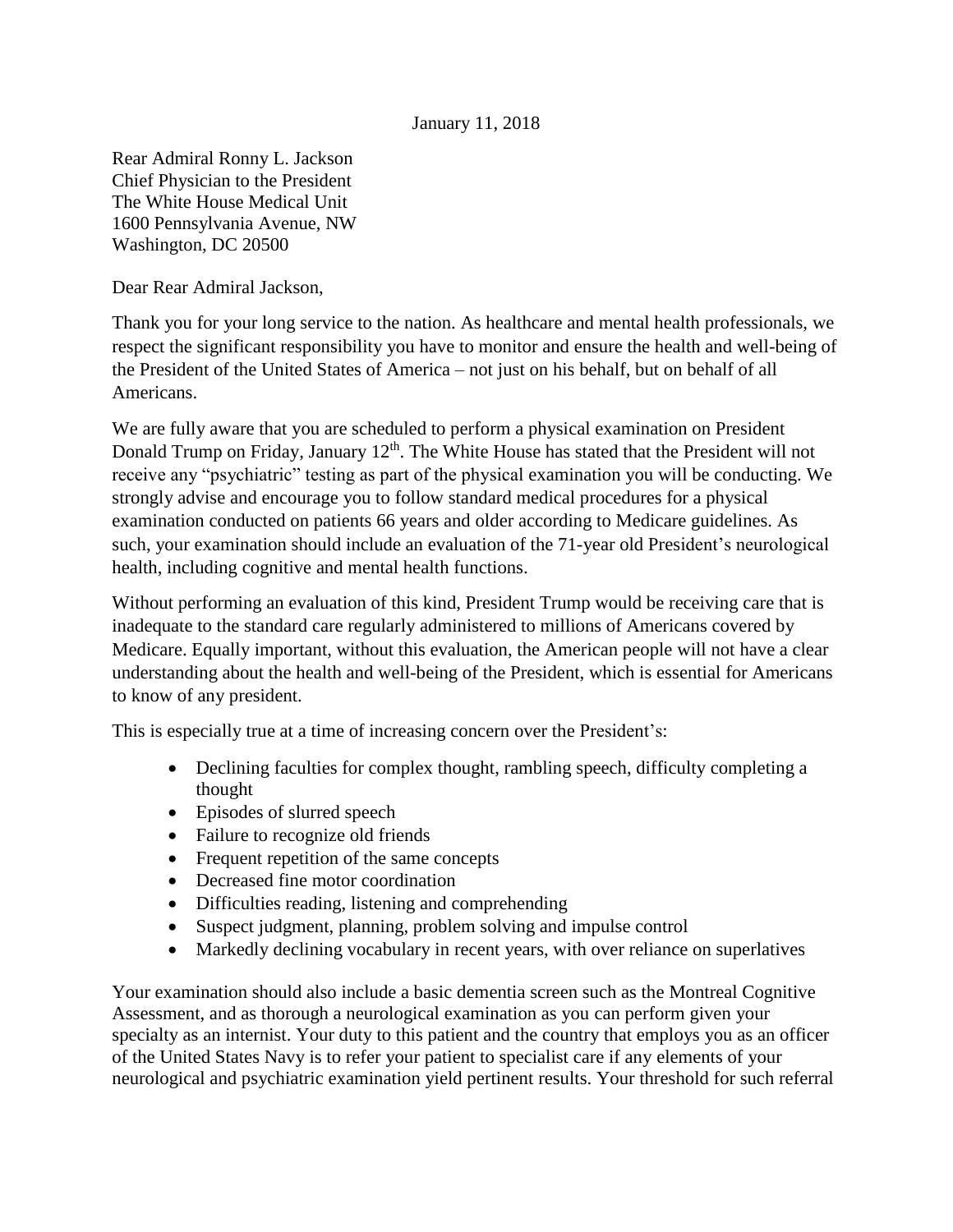should be low given this patient's position. Relevant specialties you should consider for referral if needed include but are not limited to: Neurology, psychiatry, physiatry and neuropsychology.

You should also be aware of an editorial authored by former President Jimmy Carter in 1994 in the Journal of the American Medical Association, in which he explained how the country is in "continuing danger" from the possibility that a president could become mentally disabled "particularly by a neurological illness." President Carter proposed a presidential fitness committee that could regularly assess a president's neurological status by routinely administering a battery of cognitive tests to assess judgment, recall, decision-making and attention. Many of us in the medical and mental health communities agree wholeheartedly, and such a measure has been proposed by Congressman Jamie Raskin (H.R. 1987). But we do not currently have such a committee. We have only you.

The Office of the President of the United States is the most powerful office in the world and its history. As such, medical care, medical evaluations and the medical status of the President have significant implications for the American people, who the President serves.

As medical and mental health professionals, we are fully aware that a diagnosis can only be made by an evaluating physician. In our professional judgment, the growing concern over President Trump's health is not only reasonable, but essential considering the office that he holds and the grave responsibilities and extensive powers of this public office.

Dr. Jackson, we do not envy you for overseeing a clinical examination this week under such scrutiny. However, this is also an opportunity in which you can stand for the best of the medical profession, simply by doing what you were trained to do.

We strongly encourage you to examine the patient before you as he is, without fear or favor, and make any reasonable recommendations for further testing or referrals that your thorough screening suggests are appropriate. The health of the President relies on  $it - as$  do American lives and the safety of our nation.

Sincerely,

Steven Buser, MD, Psychiatrist, NC John D. Gartner, Ph.D. Psychologist, MD David M. Reiss, MD, Psychiatrist, CA Arthur L. Caplan, Ph.D., Bioethics, NY Michael P. Alexander, MD, Neurologist, MA Everett Siegel, MD, Psychiatrist, Psychoanalyst, MD Amy Miller, Psy.D., Psychologist, NY Jerri Curry, Ph.D., LMFT, CATC, Marriage and Family Therapist, CA Ilene English, MFT, Marriage and Family Therapist, CA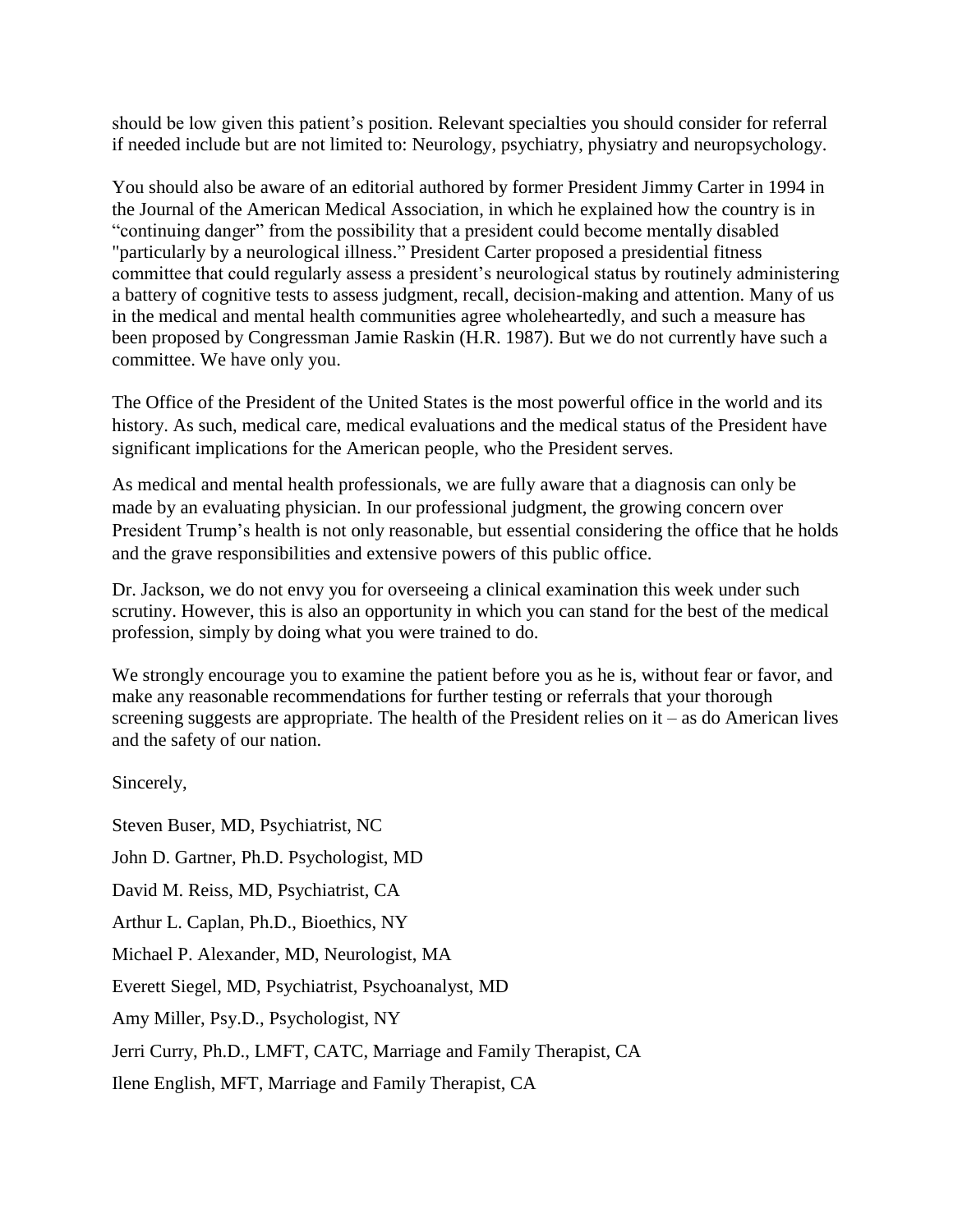Irene Cohen, Ph.D., Psychologist, CA Susanne Kohn Eyman, Ph.D., Psychologist, KS Jen Alexander, LCSW, NC Yoni Freedhoff, MD, Ottawa Julia Dresner Kozusko, MA, LPC, Counselor, CO Lynne Meyer, Psy. D., Psychologist, CA Frank George, Ph.D., Psychologist, CO Marilyn Unger-Riepe, MA, MSW, LCSW, Social Worker, MA Allegra Rouss, LCSW, Social Worker, CA Robert Lindberg, LCSW, Social Worker, WA Nathan Jones, MS PPS, School Psychologist, CA Ginny Trierweiller, Ph.D., Psychologist, CO Alan Wikler, Psy.D., Psychologist, NY Eileen A. McAndrews, LCSW, Social Worker, CT Deborah Redding-Stewart, MA, LMFT, Marriage and Family Therapist, CA Shoshna Marchand, PMNHP-BC, Psychiatric Nurse Practitioner, MA Shake Topalian, MA, RN, PMHCNS-BC, Psychiatric Nurse, Psychoanalyst Allison Brownlow, Ph.D., Psychologist, Psychoanalyst, MD Marje Steinfeld, Ph.D., Psychologist, NY Janan Broadbent, Ph.D., Psychologist, MD Carolyn Janowski, MA, CDMS, LPC, Counselor, OH J. Arthur Gleiner, M.D. Primary Care Physician, MA David Epstein, Ph.D., Psychologist, MD Karen Vedus, LMFT, Marriage and Family Therapist, VT Elaine Lacognata, LCSW, Social Worker, NY Pablo Hagemeyer, M.D., Psychiatrist, Germany Suzanne Lachman, Psy.D., NY Barbara Kaufman, Ph.D., Psychologist, MD Renee Sanger-Albert, J.D., MFT, Marriage and Family Therapist, CO Diane Kruek Mahoney, Ph.D., Psychologist, MA Alison Gartner, Ph.D., Psychologist, MD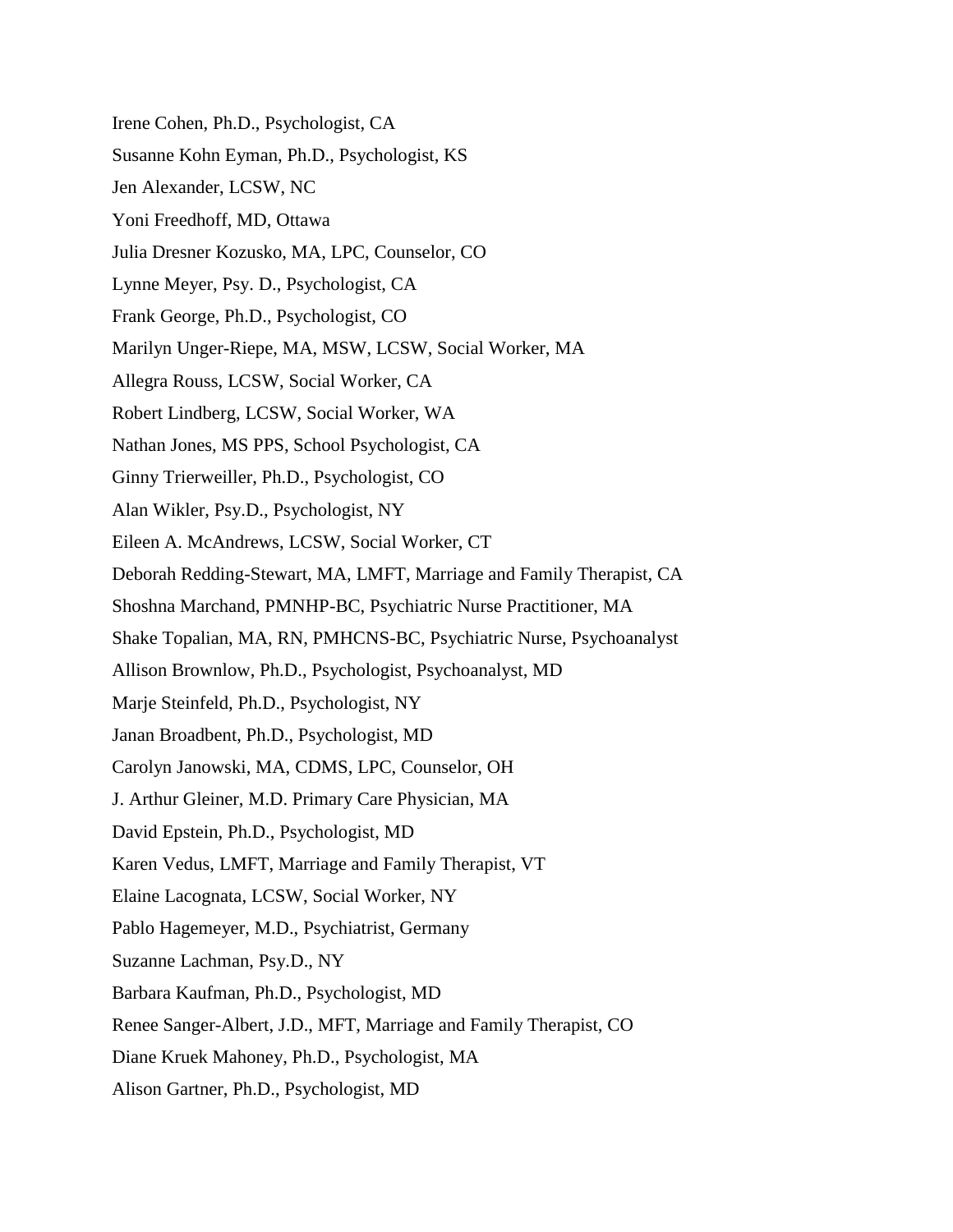- Claude Guillemard, MS, Counselor, MD
- Hal Brown, MSW, Social Worker, OR
- Susan Radant, Ph.D., Psychologist, Psychoanalyst, WA
- Susan Eyman, Ph.D., Psychologist, KS
- Sherry Amatenstein, LCSW, Social Worker, NY
- Katelyn Daniels, LCPC, Counselor, IL
- Rose Phelps, LMFT, Marriage and Family Therapist, CA
- Melanie McGhee, LCSW, Social Worker, TN
- Denise Krouse, MC, MDFT, Counselor, WA
- Amy Somers, LPCC, Counselor, CA
- Michael Checkenoff, LCSW, Social Worker, MD
- Walter Windisch, Ph.D., Psychologist, MD
- Elliot Ivanhoe, M.D., General Practitioner, CA
- Aimee C. Quast, LMFT, Marriage and Family Therapist, OR
- Noelle Naiden, LCPC, School Psychologist, MT
- Barbara Cunningham, Psy.D., Psychologist, CA
- Elizabeth Clemmons Post, MSCC, Counselor, PA
- Neil Friedman, Ph.D., Psychologist, NY
- Katelyn Daniels, LCPC, Counselor, IL
- Alissa Hirshfeld-Flores, MFT, Marriage and Family Therapist, CA
- Ma'ayn Greenbaum, Ph.D., Psychologist, NJ
- Marianne Rudzewicz, LCSW, Social Worker, FL
- Ronda Hood, LMHC, Counselor, IA
- Patricia Quinliven Anderson, RN, LPCC, Counselor, IL
- Heather Pugh, LMHC, SAP, CAP, Counselor, PA
- Gillian Marrah, LICSW, Social Worker, WA
- Ole von Frausing-Borch, MSed, RN, LMFT, Marriage and Family Therapist, CA
- Gillian Marrah, LICSW, Social Worker, WA
- Bess Hauf, LCPC, Counselor, MD
- Beatty Cohan, MSW, LCSW, AAS, Social Worker, NY
- Evelyn Abramson, Ph.D., Psychologist, OH